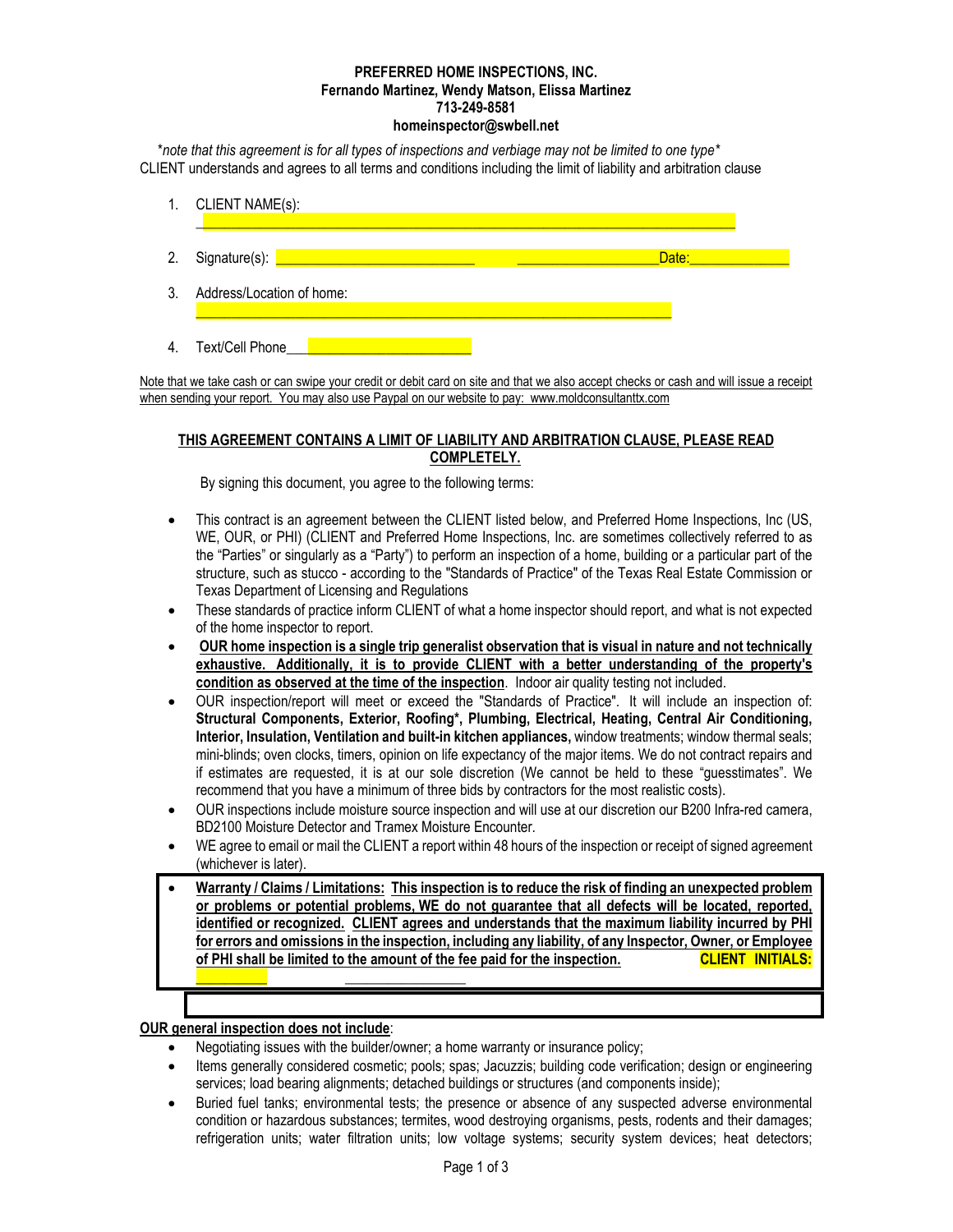telephone; cable TV; satellite equipment; or other ancillary wiring that is not a part of the primary electrical distribution system;

- Solar systems; lightening arrestors; Stucco, visual only with home inspection (performance of invasive inspection requires additional waiver for both hard coat & synthetic); water wells; septic fields; anything buried; the interior of flues; flue connections; locating refrigerant leaks; a board-by-board/brick-by-brick exterior inspection.
- Exterior and roof inspections may be performed from the ground, depending upon the height and pitch of roof. We do not inspect tile, slate or concrete roofs. We may recommend a second roofing company to evaluate the roof for storm damage. We will use a drone where possible in good flying conditions.
- Components that are concealed, hidden (including behind shrubbery, insulation, walls, personal property, furniture, etc.), camouflaged, not visible, not accessible, located in an area that may be dangerous or unhealthful to enter and/or difficult to inspect are beyond the scope of this inspection. Movement of personal items, panels, covers, insulation, furniture, equipment, plant life, soil or debris that obstructs access or visibility is beyond the scope of this inspection.
- WE will not operate heating or cooling systems in temperatures that may cause damage to the unit (A/C under 60 degrees or Heat Pump over 65 degrees). WE do not inspect heat exchangers for cracks.
- Utilities, plumbing, gas, and electrical must be turned "on" for the inspection of these areas. Gas furnaces must be "on" or capable of being turned on by using normal operating controls. Pilot lights must be "lit" in order to inspect these components or systems. No disassembly of equipment, opening of walls, moving of heavy or large amounts of furniture, appliances or stored items, or excavation will be performed.
- All components and conditions, which by the nature of their location are concealed, camouflaged or difficult to inspect, will be excluded from the inspection / report. The inspection of areas/homes that we feel endangers our safety or well-being will be aborted.

### **Note that a TREC inspection is NOT a code inspection, however, in the interest of safety it may, at our discretion, code may be included. Code may be used for emphasis regarding proper building practices.**

# **Inspections include the following:**

**Thermal Imaging Scan:** We will perform a Thermal Imaging Scan of the home at the time of the inspection, conditions permitting. Thermal imaging is a technology well beyond any standards of practice that may help us identify issues that are not readily visible including water intrusion, insulation deficiencies, HVAC issues, electrical issues, roof and wall leaks, etc., at our discretion. No extra charge.

**Limited Visual Mold Inspection:** I agree and understand that Preferred Home Inspections, Inc., employ licensed Mold Assessment Consultants and may report on suspicious stains or mold-like substances and may offer to perform Indoor Air Quality Testing or Allergen Testing if desired, for an additional fee to be discussed at time of inspection. We will perform a visual mold inspection as part of our regular home inspection, no additional charge. No allergen testing.

**Hard Coat Stucco Inspection:** As part of our general home inspection if no specific invasive stucco inspection is purchased, we will perform a limited visual stucco inspection; at our discretion, we may test 1-2 windows for moisture penetration. For a specific stand-alone stucco inspection, we will perform an in-depth visual and invasive stucco inspection (either or both hard coat or exterior insulating finishing systems – EIFS). The report will be emailed or mailed within 24 hours of the inspection. You must agree that all findings may not reflect actual damage – that the inspection has been performed to the best ability of the inspector's opinion, skill and knowledge to assess the structure.

**CLIENT obligations:** CLIENT has obtained a right of entry to perform this inspection from the seller or seller's representative and has made arrangements for the home to be open during the inspection. (We do have a supra key available) CLIENT agrees to retain appropriate licensed contractor(s) to further inspect and repair all concerns and issues before the close of escrow. CLIENT is urged to call US before they close on the home to review or ask any questions CLIENT may have regarding this inspection / report.

CLIENT is responsible for payment in full of all of our fees whether or not CLIENT purchases the property **at time of inspection, unless otherwise arranged and agreed upon.**

**Attendance / Opinion:** The home inspection report represents OUR "opinion" of the property at the time of the inspection. OUR interpretation of what is good, or fair may be different than CLIENT. CLIENT is strongly encouraged to be present at the time of the inspection so WE will have a better understanding of each other's perceptions. **OUR purpose** is to determine whether or not a system (electrical, heating, etc.) is working properly. WE are not responsible to determine all that may be wrong with that system, just whether or not a second opinion is needed, such as a licensed electrician or HVAC contractor. They will determine what actual steps are necessary to correct. Their troubleshooting